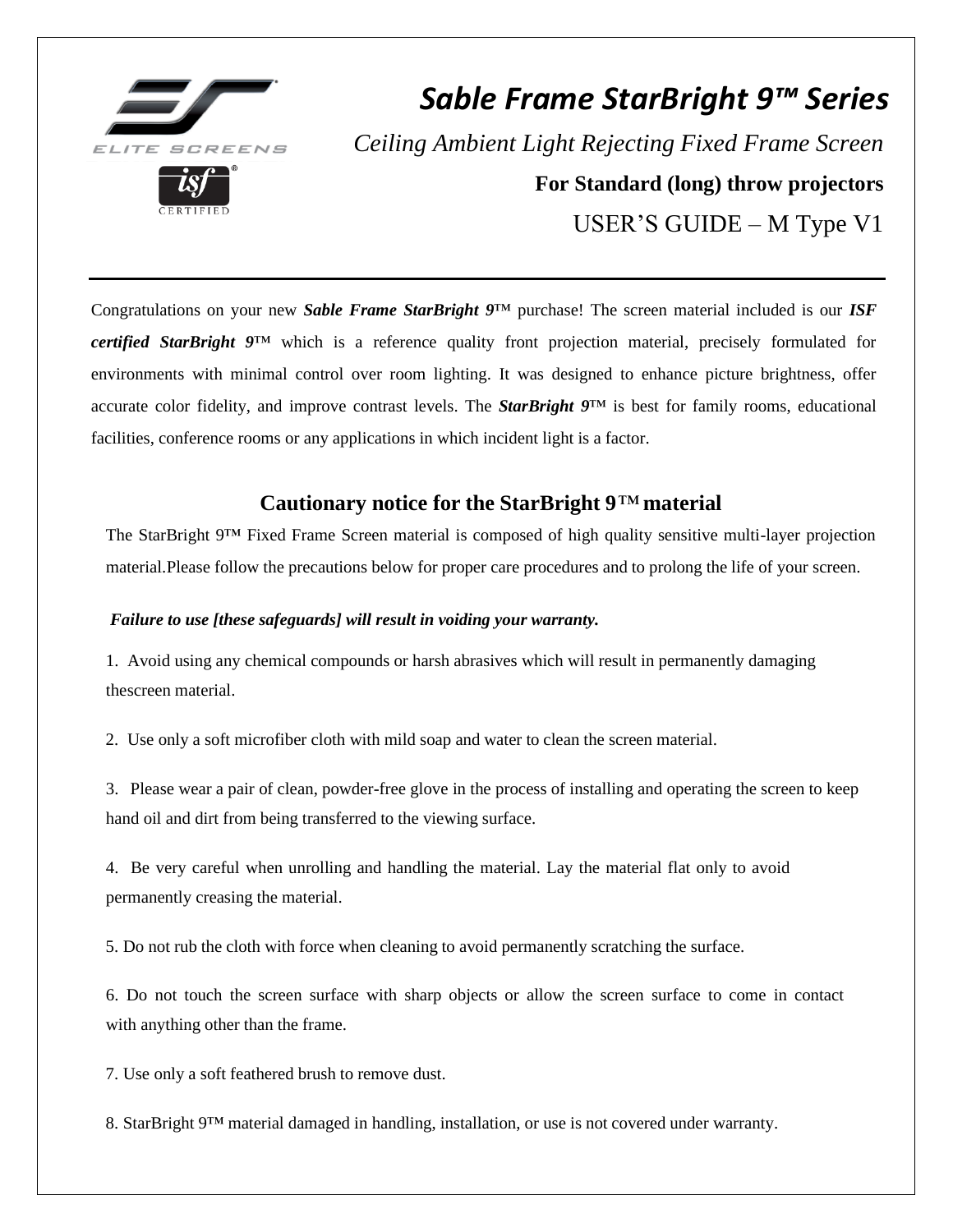

| Item | <b>Parts List</b>          | 106"           | 122"           | 156"           |
|------|----------------------------|----------------|----------------|----------------|
| a.   | Center Joints              | 4              | $\overline{4}$ | 4              |
| b.   | Spring                     | 96             | 108            | 132            |
| c.   | <b>Elbow Joints</b>        | 8              | 8              | 8              |
| d.   | Screws M4x6                | 48             | 48             | 48             |
| e.   | Center Support Bar         | $\mathbf{1}$   | $\mathbf{1}$   | $\overline{2}$ |
| f.   | Top hanging brackets       | $\overline{2}$ | $\overline{2}$ | $\overline{2}$ |
| g.   | <b>Bottom brackets</b>     | $\overline{2}$ | 2              | $\overline{2}$ |
| h.   | Wall Screws <b>Q5x50</b>   | 8              | 8              | 8              |
| i.   | <b>Hollow Wall anchors</b> | 8              | 8              | 8              |
| j.   | Pull Hook                  | 2              | $\overline{2}$ | $\overline{2}$ |
| k.   | White gloves               | $\overline{2}$ | $\overline{2}$ | $\overline{2}$ |

Rev.10212021JA WWW.elitescreens.com U-00132 2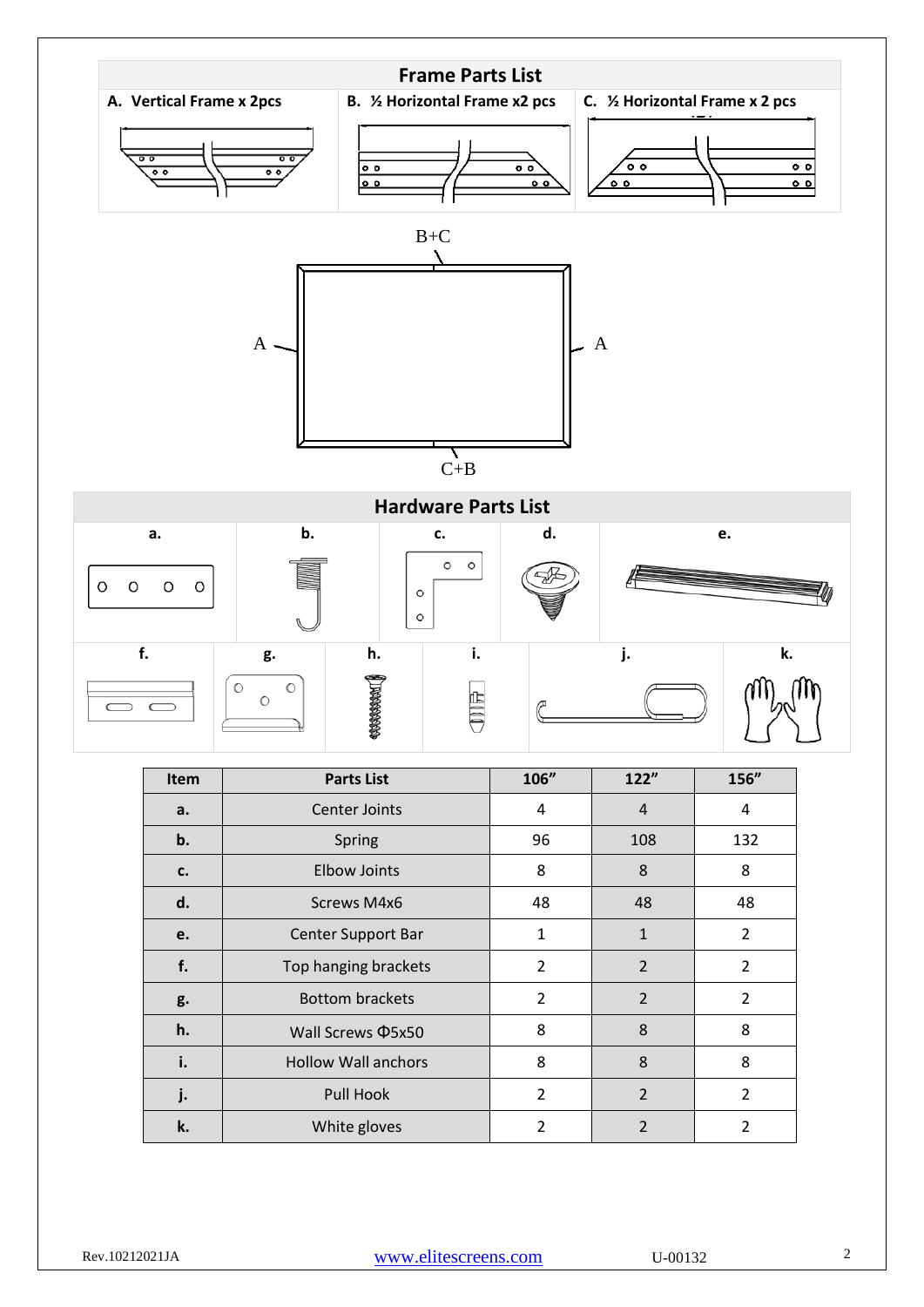### **Frame Assembly**

**Step 1.** Place the included EPE sponge sheet on a clean area where the screen will be assembled. **Step 2.** Position the pieces of the frame on the EPE sponge sheet in the arrangement shown below.



**Step 3.** Remove the foam in all frame ends before assembling the frame

*Note: The springs were inserted into the grooves of the frame before shipment already, please make sure to avoid the springs slips out from the grooves, when you remove the foam.*



**Step 4.** Insert the center joint connectors into one-half of the horizontal frame and secure with the M4x6 screws (2 for both top and bottom). Once secure, connect the other half of the horizontal frame and fasten with the M4x6 screws (2 for both top and bottom).



**Step 5.** Insert the springs into the grooves of the frame. The spring hooks should be facing the front side of the frame. For the correct number of springs to place into the frame, please refer to the table listed below. **Note: The springs are pre-installed into the grooves of the frame.**

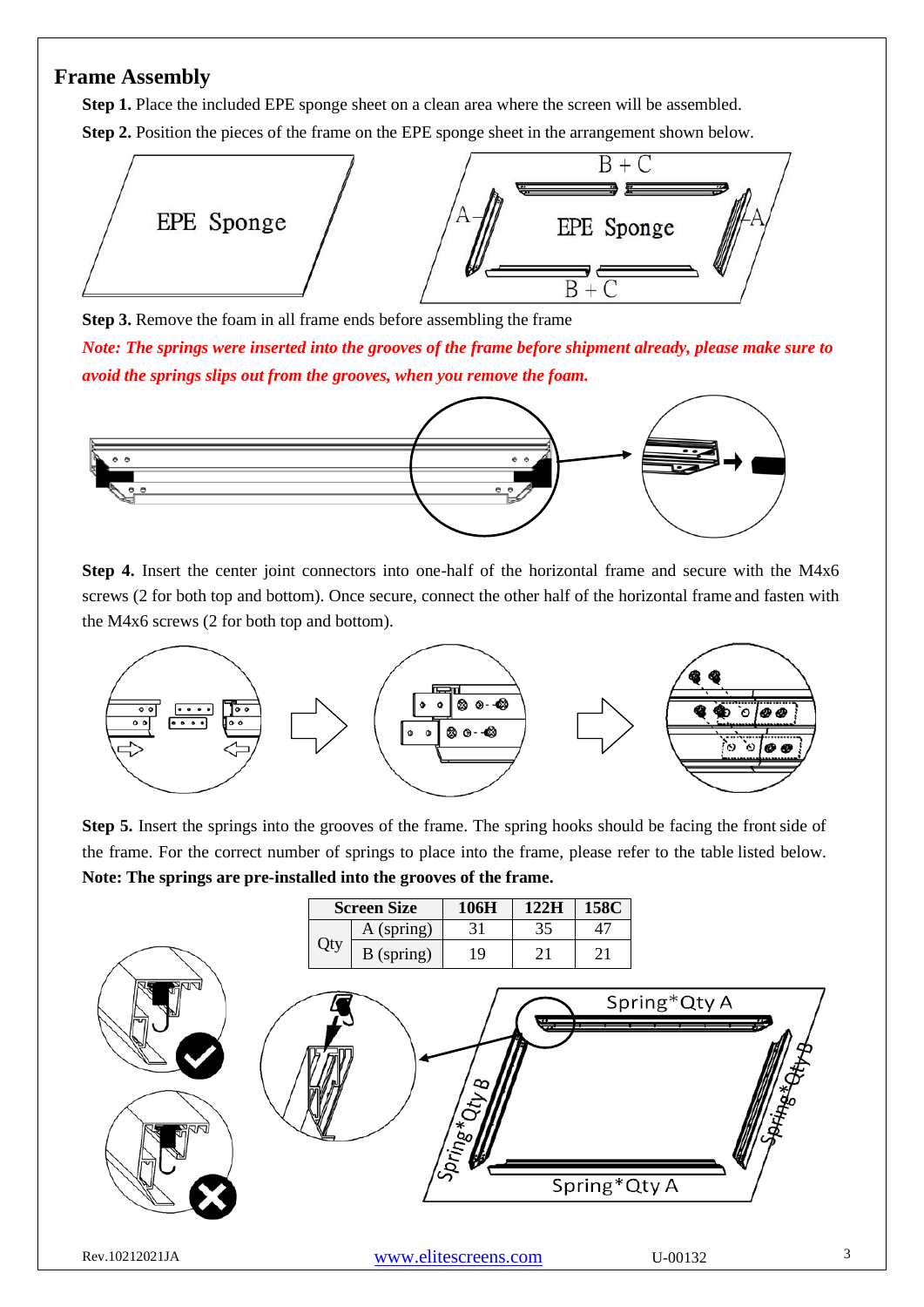**Step 6.** Connect the elbow joints to top and bottom sections of the vertical frame. Once inserted, connect the vertical sections to the horizontal frame sections. Make sure all the holes are in alignment and the frames pieces are flush (no gaps). They should form perfect right angles.



**Step 7.** Secure the elbow joints by fastening them with 4 M4x6 screws (4 at each corner). Do no tighten completely until all frame pieces are assembled correctly.



**Step 8**. Before getting started, position all the springs on the marked areas on the frames so they are near the grommet holes on the screen material. This step is very important as it will be a bit challenging to move the spring hooks once the material is completely unrolled on the frame.



Carefully unroll a small area of the material over the frame as shown below and secure the top and bottom corners by hooking them with two springs on the corner of the material (1), then hook and secure the spring in the middle (2).

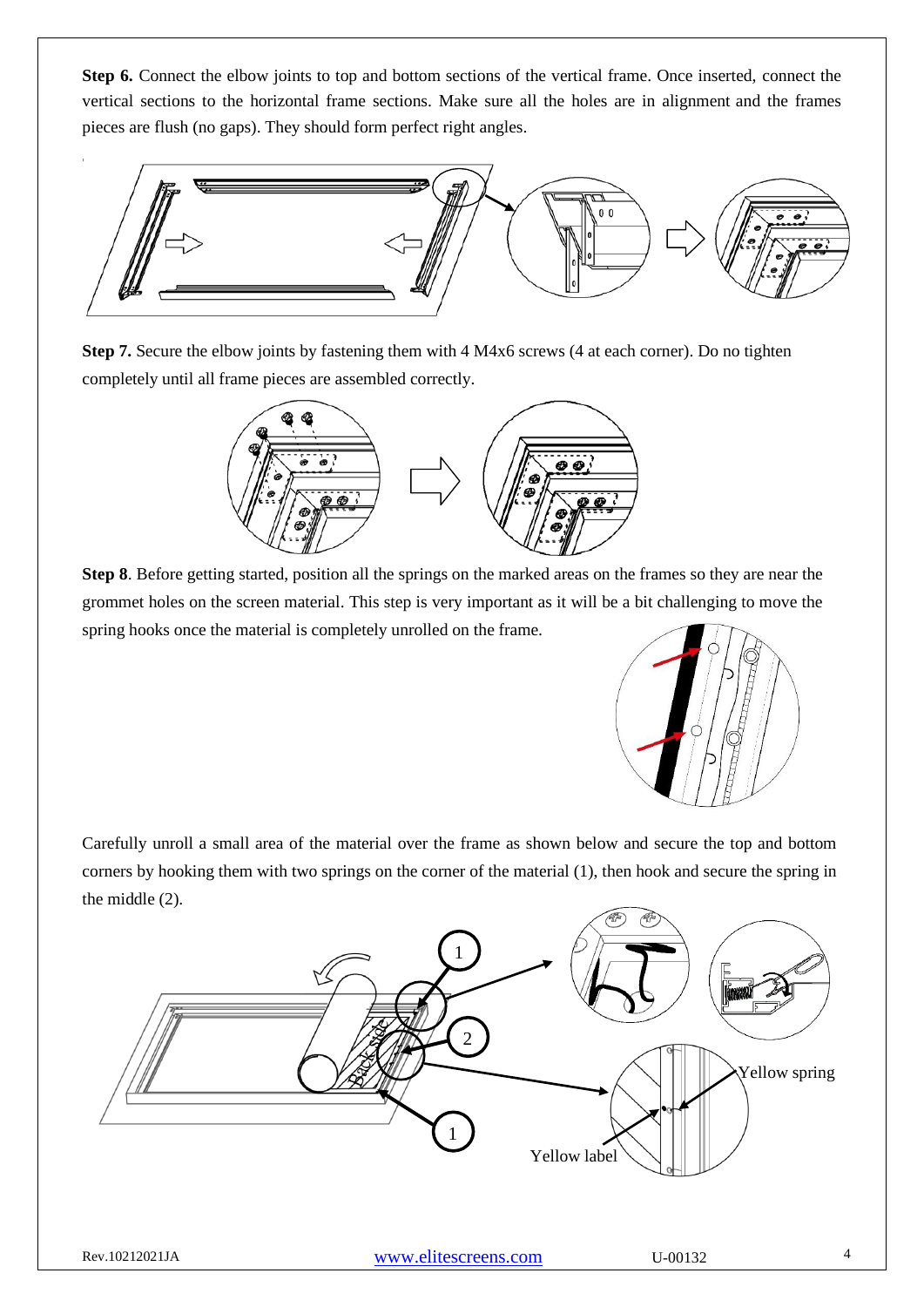Carefully unroll the material to the middle area then hook the yellow spring on both the top and bottom (3). Continue unrolling the entire material to the other end, hook the springs in the corners (4) and hook the yellow spring in the middle  $(5)$ .



**Step 9.** Attach the vertical portions of the material, begin in the center, and move towards the corners (6). Lastly, connect the horizontal sections of the material by connecting the center of the material and make your way towards the corners (7).

*Tip: Grab the material by the edge to hook the spring.*



**Step 10.** Insert the Center Support Bar into the upper top groove on the back of the frame (not where the spring inserts) with the bottom end near the approximate center point of the frame. Rotate it in at an angle so that both ends of the bar are in alignment with the groove. (See illustrations below for details)



Rev.10212021JA WWW.elitescreens.com U-00132 5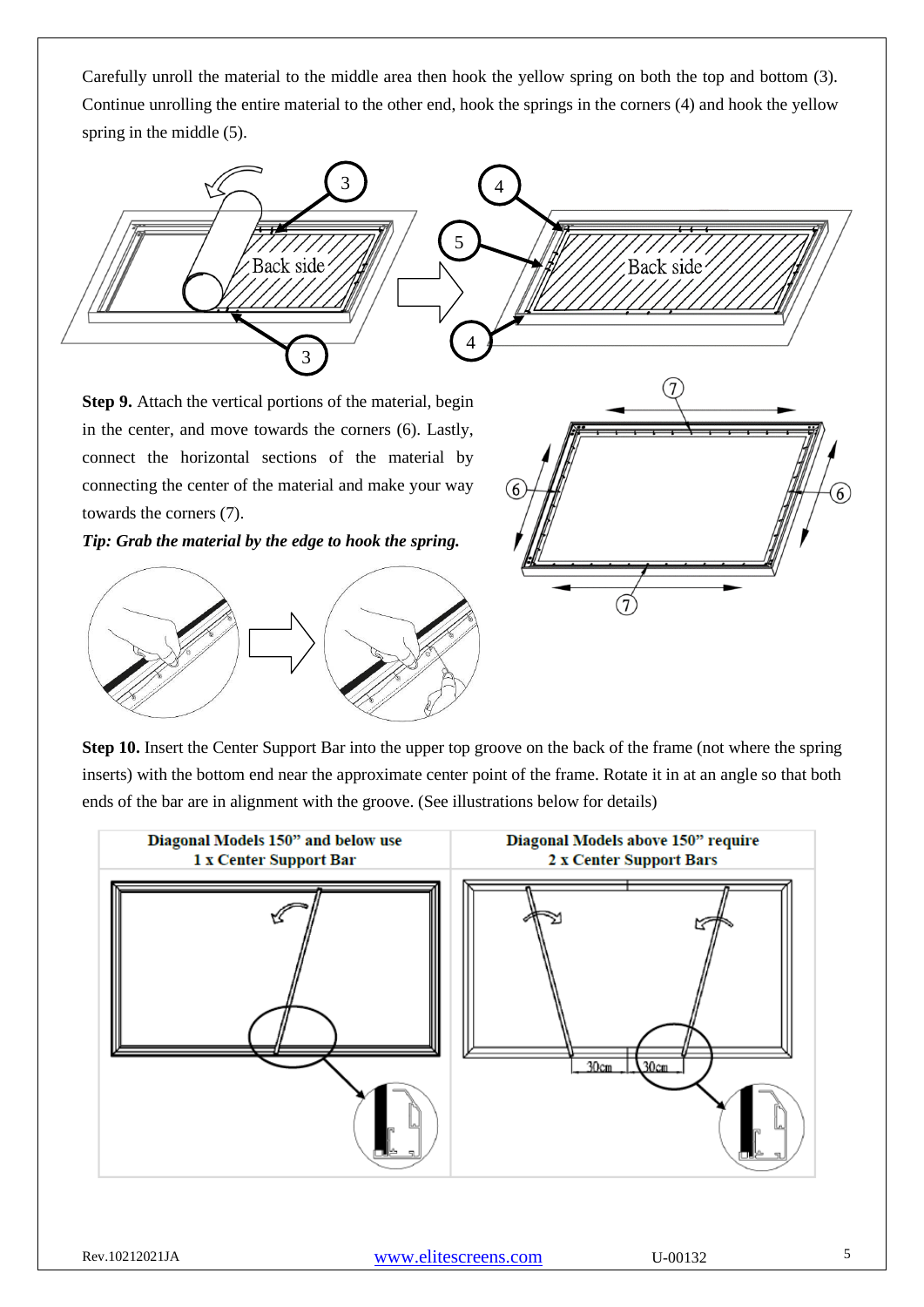# **Notice to Installer:**

Please use the following installation instructions to obtain superior optical performance from the Retro Reflective ALR (Ambient Light Rejecting) StarBright9™ Screen.

#### **The following guidelines should also be followed. Standard long throw projectors compatible only**

1. Minimum throw distance of 1.5 x the image width

- Avoid a *hotspot* effect
- *Light absorption* The angle of incident light is too steep and will get absorbed by the optical lenses. This will create a very dim image and affect the overall picture quality.
- 2. *Ambient light* should not come from the same direction as the projector's light

#### **Proper projector placement**



#### **Image is not up to scale and is for illustrations purposes only.**

**Note:** Do not install the projector at an angle that is greater than 5° off the vertical axis from the screen. The ambient light filtration layer in the material is designed to absorb off-axis light rather than reflect it.

## **Installation**

**Step 11.** Measure the overall length and height of the frame and drill holes for the top brackets. Line up the wall brackets with the drilled holes on the installation location and screw them in using a Phillips screwdriver. If not installing into a structural wood stud, use a hollow wall anchor then screw in the M5x50 wood screws with a screwdriver. Make sure the brackets are leveled.